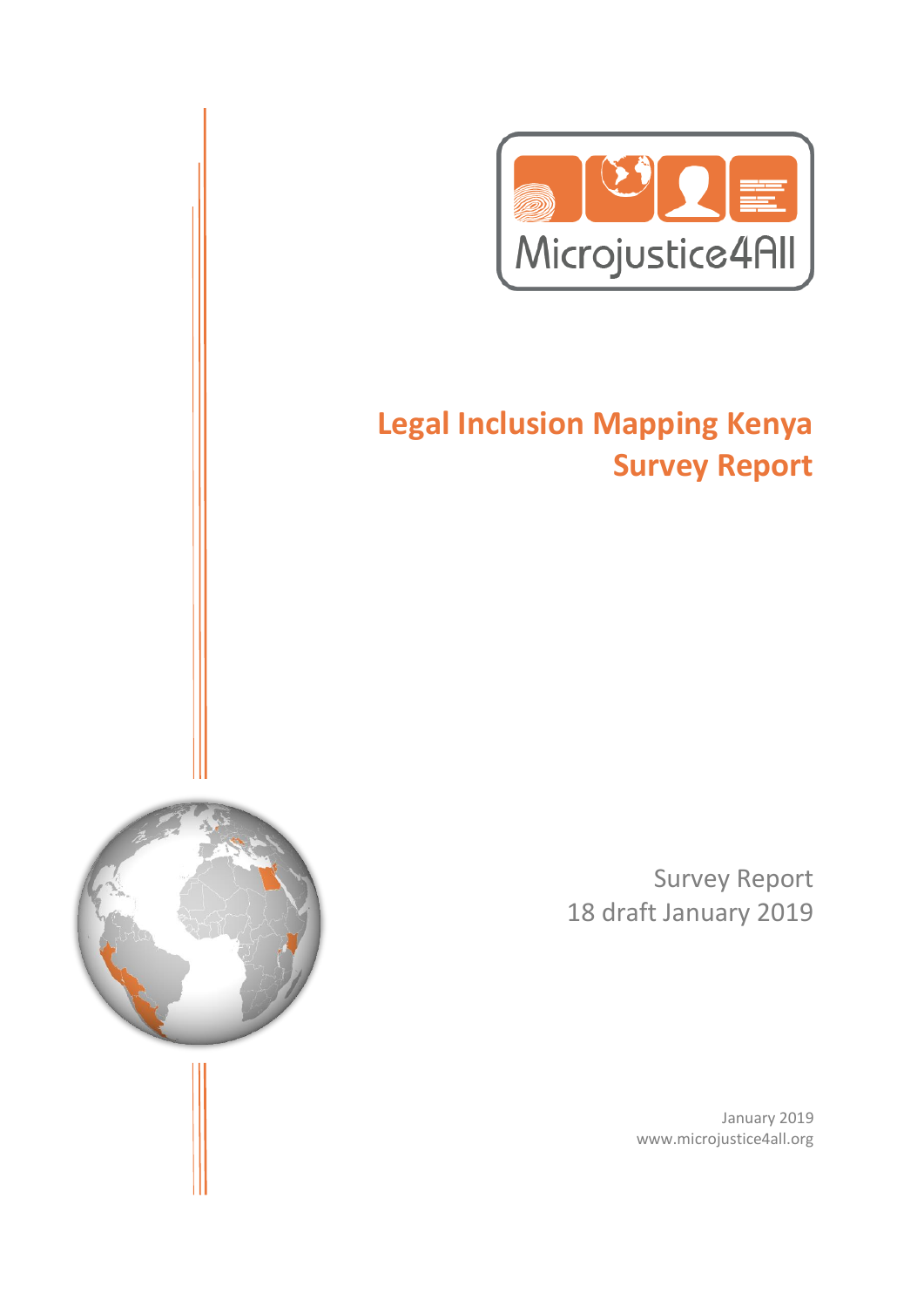## **Content**

| $\mathbf{L}$ |    |                                                                                    |  |
|--------------|----|------------------------------------------------------------------------------------|--|
| Ш.           |    |                                                                                    |  |
| III.         |    |                                                                                    |  |
|              |    |                                                                                    |  |
|              | 2. |                                                                                    |  |
|              | 3. |                                                                                    |  |
|              | 4. |                                                                                    |  |
|              | 5. |                                                                                    |  |
|              | 6. | Conflict resolution and experience with the administrative and legal procedures 15 |  |
|              | 7. |                                                                                    |  |
| IV.          |    |                                                                                    |  |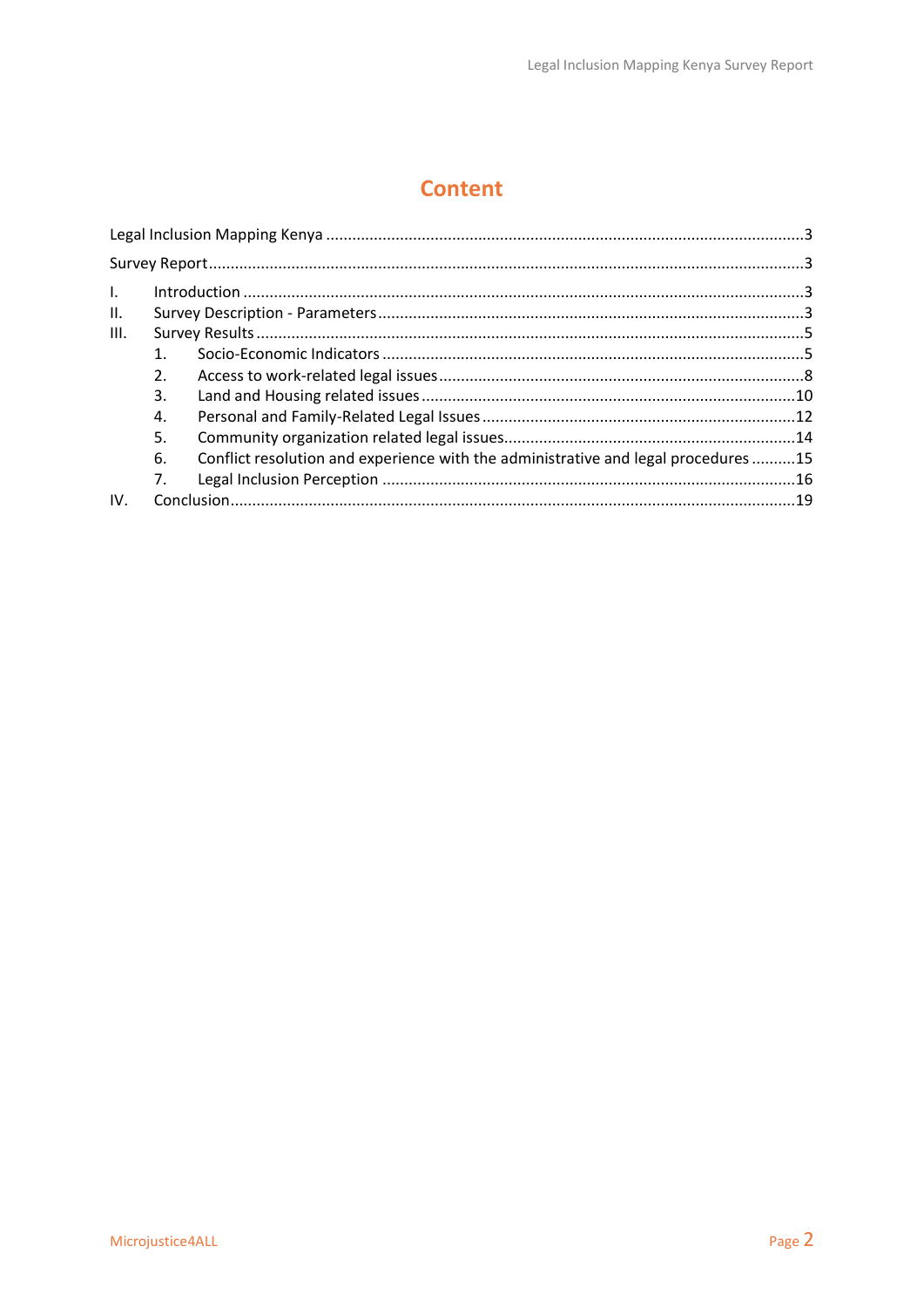### **Legal Inclusion Mapping Kenya Survey Report**

#### <span id="page-2-2"></span><span id="page-2-1"></span><span id="page-2-0"></span>**I. Introduction**

"He bought himself some justice" – a statement one can often hear on the streets of Kenya, decrying the justice gap between high income individuals and the lower strata of society. Obtaining birth or death certificates, registering property or resolving legal disputes present a lengthy, unaffordable struggle for the poor. Numerous civil servants dealing with basic legal documents have been accused of preferential treatment and the violation of rights which substantiates this opinion justice.

The justice gap widens for those who lack sufficient resources and have a lower level of education. Access to justice requires financial means in addition to experience and knowledge on judicial and administrative procedures.

The objective of this survey is to gain insights into:

- 1. The socio-economic, cultural, labour and housing situation of the vulnerable population in Kenya
- 2. The legal problems of the individuals, their families and their communities
- 3. The experience the surveyed population had with various judicial procedures and the judicial system
- 4. The legal inclusion situation of the surveyed population and their access to social benefits

In brief, the purpose of the survey is to investigate and to document the legal exclusion of the Kenyan population. This survey provides factual evidence and context to what previously has merely been a sentiment of legal exclusion.

#### <span id="page-2-3"></span>**II. Survey Description - Parameters**

- *1. Statistical design:*
	- Population size of Kenya: 49.7 Mio.
	- Confidence level: 95%
	- Margin of error: 5 %
	- Statistical sample size: **421**

According to the survey monkey size calculator*<sup>1</sup>* a sample size of 421 on a population of 49.7 million provides a level of confidence of 95% and a margin of error of 5 %.

#### *2. Population surveyed: 421* Kenyan Citizens

- Between June and December 2018
- People surveyed in urban and suburban areas of the mayor cities of Nairobi, Kisumu and Mombasa
- People surveyed in rural areas of Kakamega, Bungoma, Vihiga, Transnzoia, Siaya Western Region and Kericho & Bomet County – Northern Region
- These rural areas of Kenya show abundance of low-income individuals, the majority of them with low or limited level of education.
- Population of special interest:
	- Micro-entrepreneurs: 129
	- Women: 189 and men: 232

 $\overline{a}$ 

<sup>1</sup> Sample size calculator: [www.surveymonkey.com/mp/sample-size-calculator](http://www.surveymonkey.com/mp/sample-size-calculator)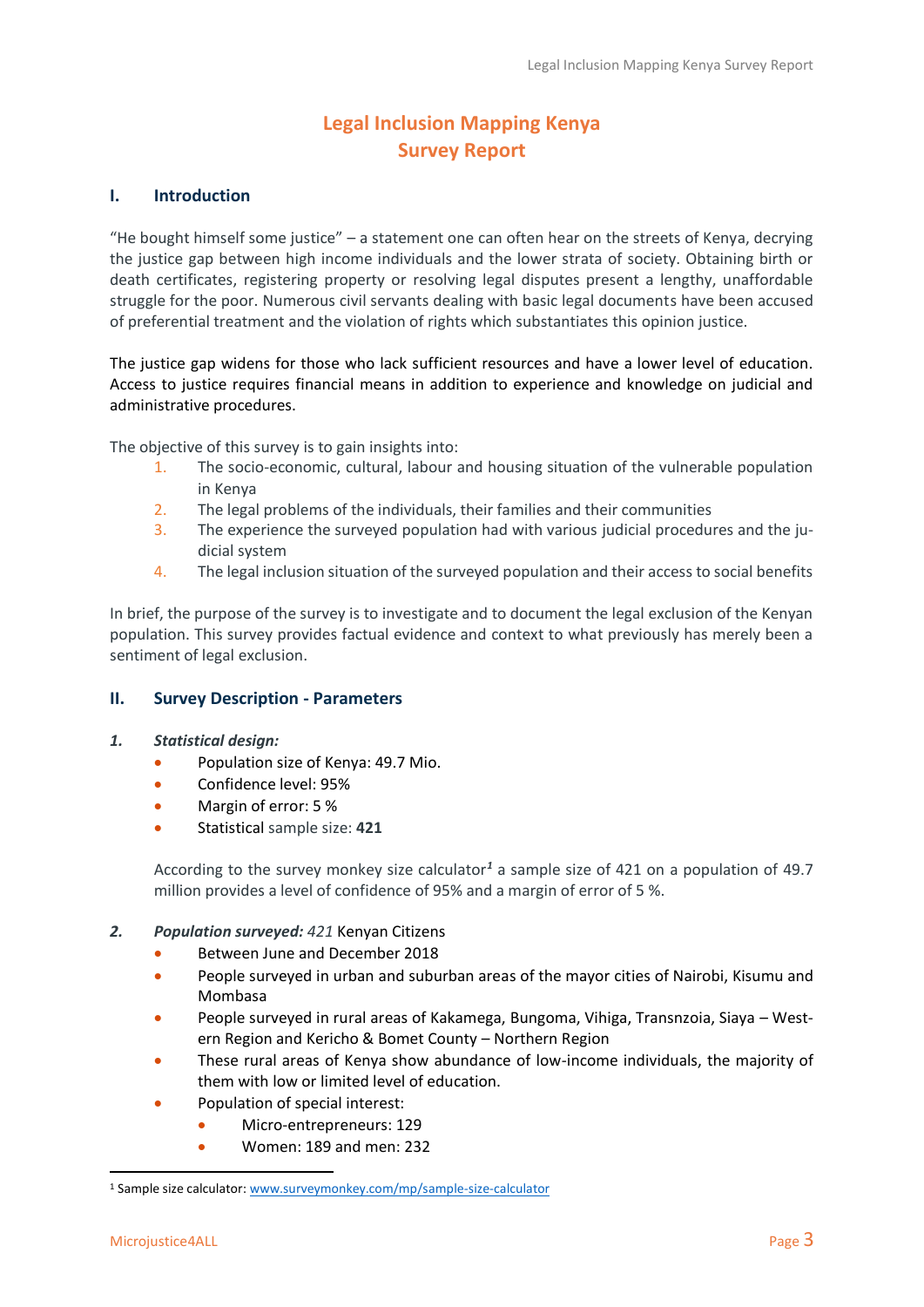- Citizens over 18 years old: 414
- Nomads: 17
- Indigenous Rainforest People: 10
- Farmers: 44; Subsistence farmers: 35
- Victims of humanitarian crises: 21

#### *3. Survey form:*

• Questionnaire with 46 open, closed or multiple-choice answers, as well as some scale of value questions on: Socio-economic situation, personal, family-related and collective legal issues, access to justice related issues, and access to state benefits related issues

#### **4.** *Team of interviewers:*

- Six interviewers in total: one in Western Kenya, four in Nairobi, one in Eastern Kenya (Mombasa)
- Two lawyers, one social scientist and three law students; majority of interviewers originated from the surveyed area and speak native languages

#### *5. Data Collection Info (Method):*

- 421 Face-to-face surveys conducted in public places where people gathered for social events or in private homes to avoid talking about their legal problems in public
- Obtained Data: exploratory and descriptive in nature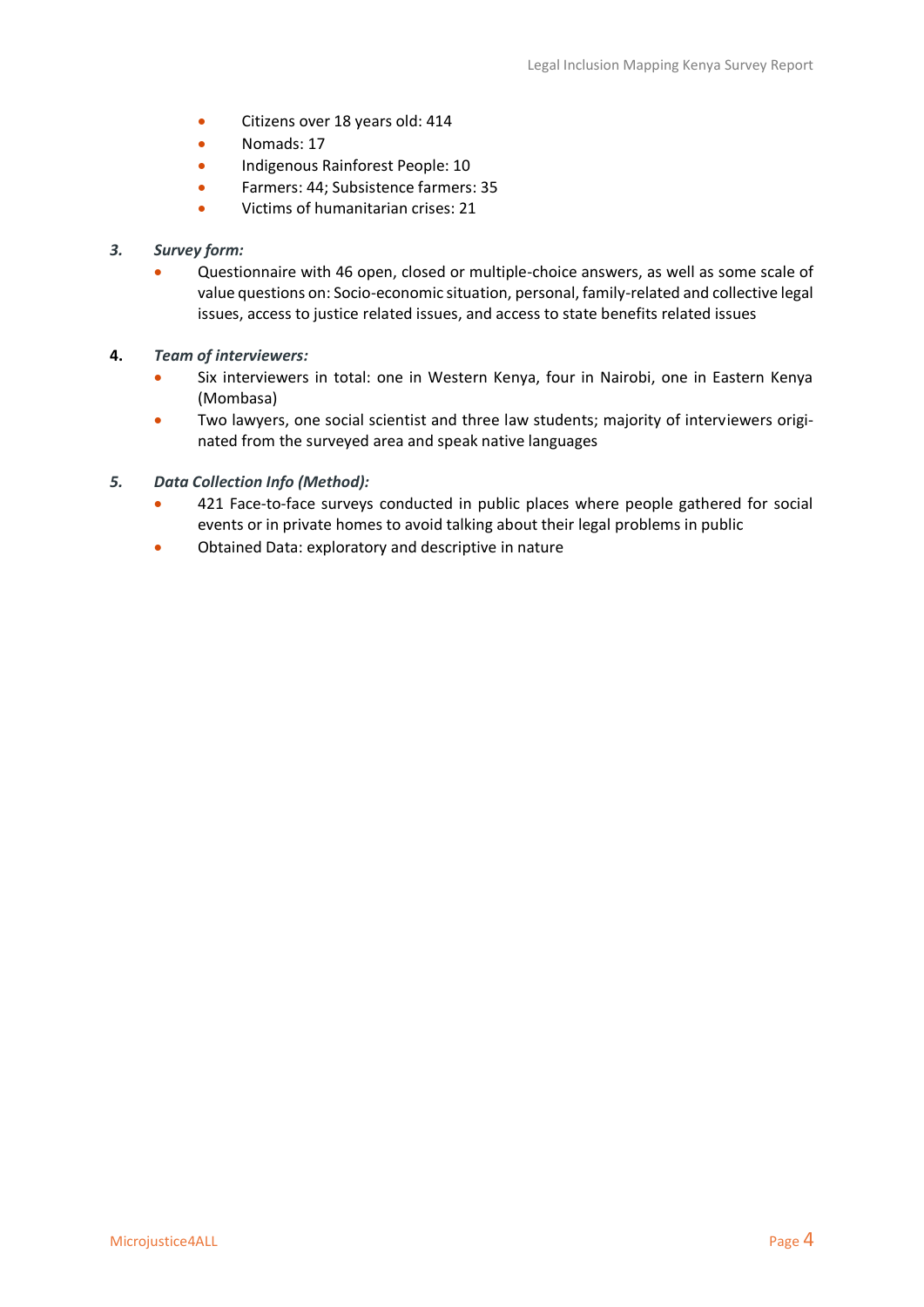#### <span id="page-4-0"></span>**III. Survey Results**

- Between June and December 2018
- Total surveyed population: 421

#### <span id="page-4-1"></span>**1. Socio-Economic Indicators**

• **GENDER:** 189 Women and 232 men

| Gender | <b>Total</b> | ℅    |
|--------|--------------|------|
| Men    | 232          | 55.1 |
| Women  | 189          |      |
|        | 421          |      |

• **DISTRIBUTION BY CATEGORIES OF EXCLUDED GROUPS**: Most of the respondents correspond to one or several categories of the identified excluded groups. For example, there are 129 Micro-entrepreneurs, 44 Farmers, 39 persons that live in slums, 35 subsistence farmers, 32 that belong to a minority group based on ethnic/ cultural origin.

| <b>Excluded Groups</b>                            | Total <sup>2</sup> |
|---------------------------------------------------|--------------------|
| Slum, bidonville, invasions                       | 39                 |
| Farmers                                           | 44                 |
| Subsistence farmers                               | 35                 |
| Indigenous                                        | 10                 |
| Disabled                                          | 3                  |
| <b>Nomads</b>                                     | 17                 |
| Minority groups (based on ethnic/cultural origin) | 32                 |
| <b>LGBT</b>                                       | 1                  |
| <b>Migrants</b>                                   | $\mathbf{1}$       |
| Micro-entrepreneurs                               | 129                |
| <b>Elderly People</b>                             | 10                 |
| Unspecified                                       | 137                |

**• AGE:** The survey was mainly aimed at people above the age of 18 as those are more likely to have experienced legal issues in their lives.

| Age             | <b>Total</b> | ℅    |
|-----------------|--------------|------|
| until 18 years  | 7            | 1.7  |
| $19 - 30$ years | 145          | 34,4 |
| $31 - 40$ years | 135          | 32,1 |
| $41 - 50$ years | 68           | 16,2 |
| $51 - 60$ years | 47           | 11,2 |
| $+60$ years     | 19           | 4,5  |
|                 | A71          |      |

 $\overline{a}$ 

<sup>&</sup>lt;sup>2</sup> Number of occurrences based on which a person can claim to belong to more than one group